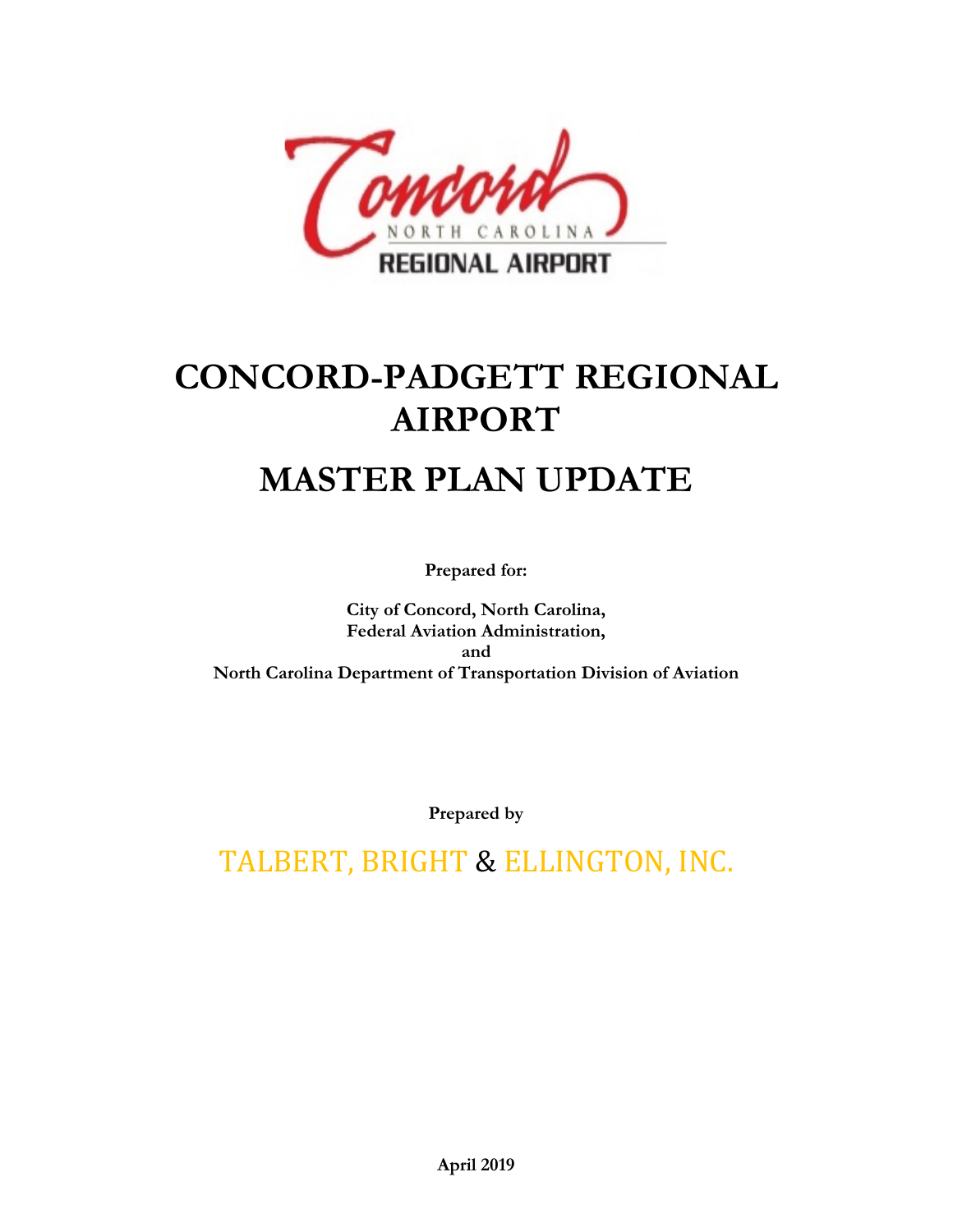

### **TABLE OF CONTENTS**

| E.1 |       |  |
|-----|-------|--|
| E.2 |       |  |
| E.3 |       |  |
| E.4 |       |  |
| E.5 |       |  |
| E.6 |       |  |
|     |       |  |
| 1.1 |       |  |
| 1.2 |       |  |
|     | 1.2.1 |  |
|     |       |  |
| 1.3 |       |  |
|     |       |  |
| 2.1 |       |  |
|     | 2.1.1 |  |
|     |       |  |
|     |       |  |
|     |       |  |
|     | 2.1.2 |  |
|     | 2.1.3 |  |
| 2.2 |       |  |
|     | 2.2.1 |  |
|     | 2.2.2 |  |
|     | 2.2.3 |  |
|     | 2.2.4 |  |
|     | 2.2.5 |  |
|     |       |  |
|     |       |  |
|     |       |  |
|     |       |  |
|     |       |  |
|     |       |  |
|     | 2.2.6 |  |
|     |       |  |
|     |       |  |
|     |       |  |
|     |       |  |
|     |       |  |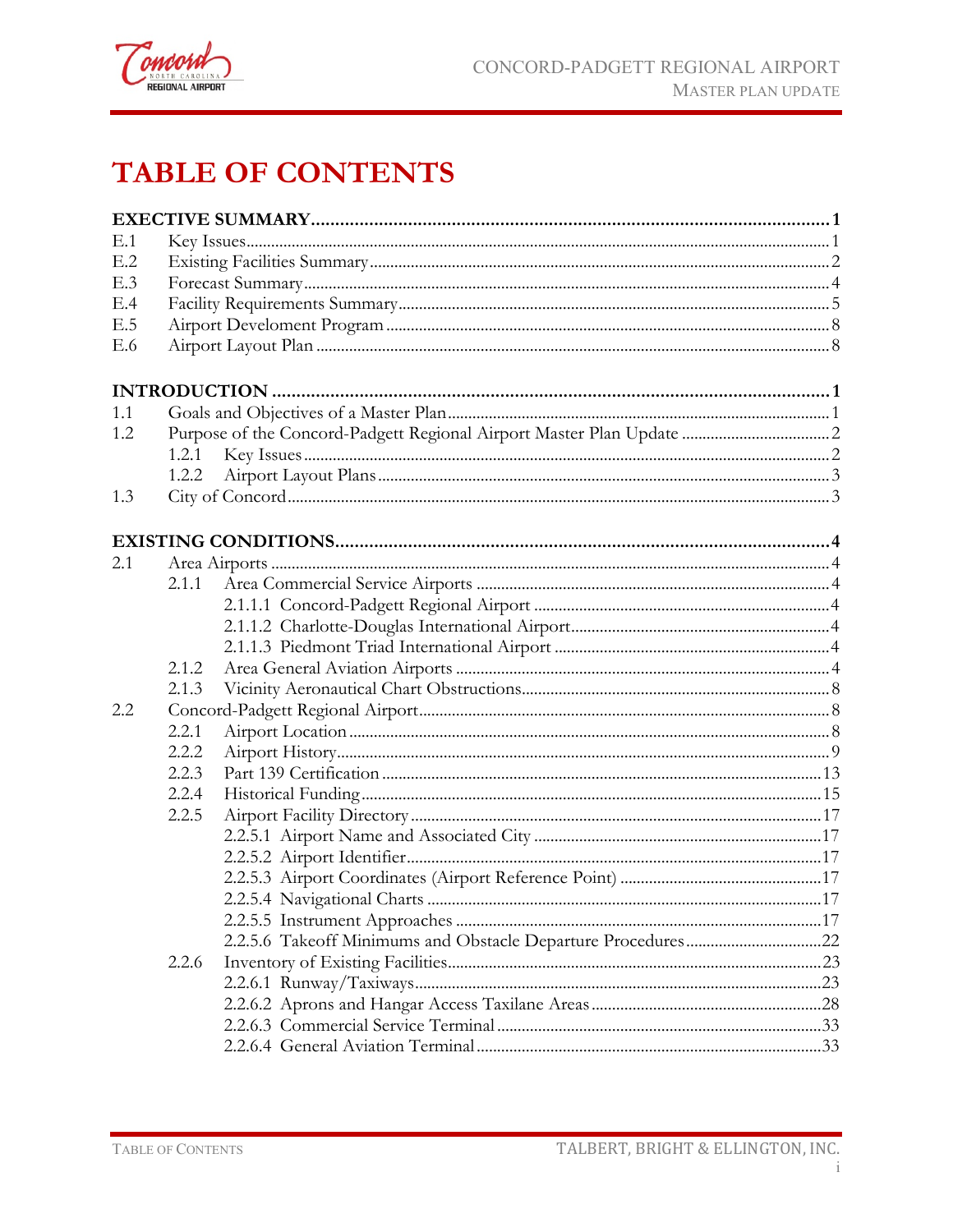

|     | 2.2.6.10 |  |
|-----|----------|--|
|     |          |  |
|     |          |  |
|     |          |  |
| 3.1 |          |  |
| 3.2 |          |  |
| 3.3 |          |  |
| 3.4 |          |  |
|     | 3.4.1    |  |
|     | 3.4.2    |  |
| 3.5 |          |  |
| 3.6 |          |  |
| 3.7 |          |  |
| 3.8 |          |  |
|     |          |  |
|     |          |  |
| 4.1 |          |  |
| 4.2 |          |  |
| 4.3 |          |  |
| 4.4 |          |  |
|     | 4.4.1    |  |
|     | 4.4.2    |  |
|     | 4.4.3    |  |
|     | 4.4.4    |  |
|     | 4.4.5    |  |
|     | 4.4.6    |  |
|     | 4.4.7    |  |
|     | 4.4.8    |  |
|     | 4.4.9    |  |
|     |          |  |
|     | 4.4.11   |  |
|     | 4.4.12   |  |
|     | 4.4.13   |  |
|     |          |  |
|     | 4.4.15   |  |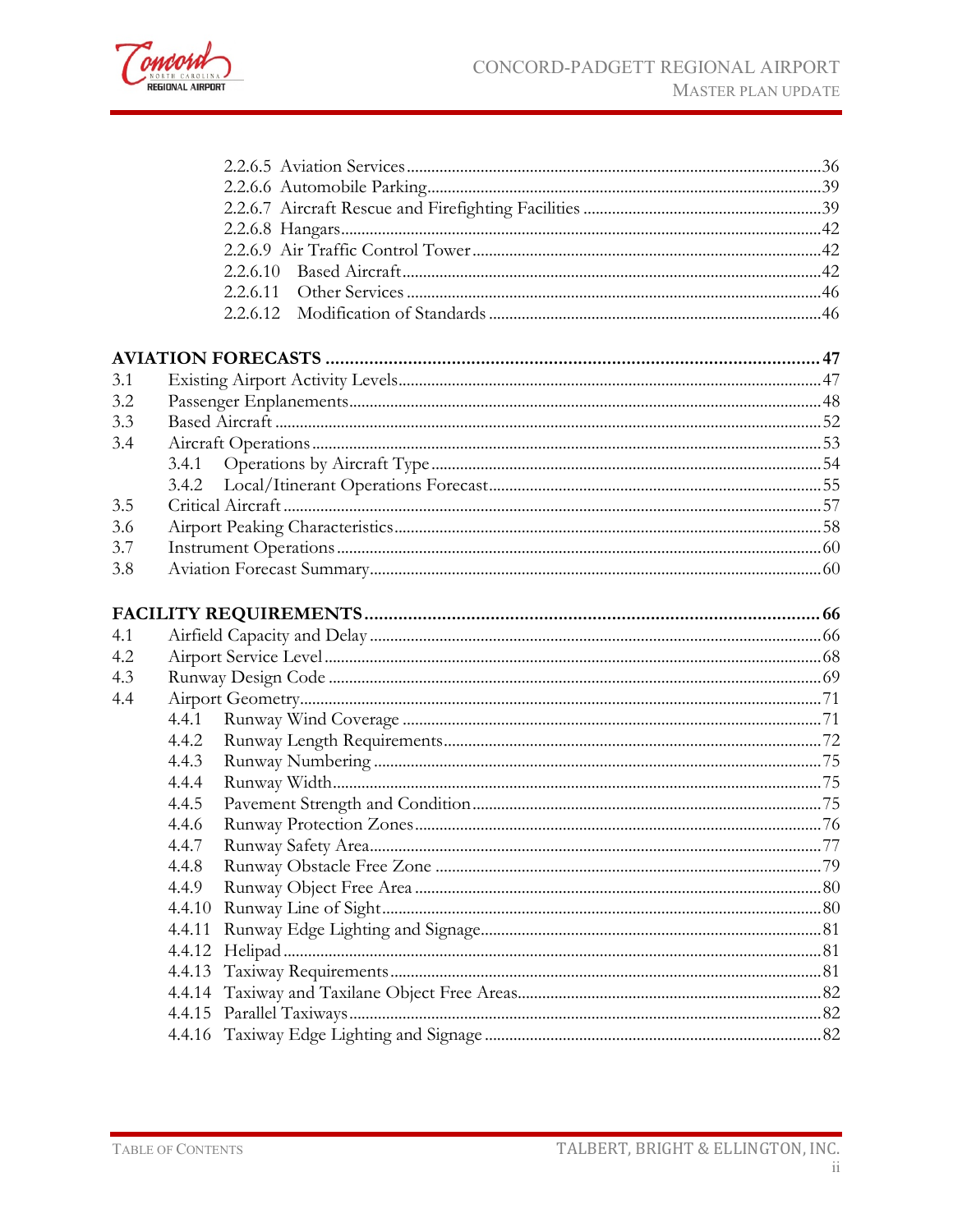

| 4.5 |       |  |
|-----|-------|--|
|     | 4.5.1 |  |
|     | 4.5.2 |  |
|     | 4.5.3 |  |
|     | 4.5.4 |  |
|     | 4.5.5 |  |
|     | 4.5.6 |  |
|     | 4.5.7 |  |
|     | 4.5.8 |  |
|     | 4.5.9 |  |
|     |       |  |
| 4.6 |       |  |
|     | 4.6.1 |  |
|     | 4.6.2 |  |
|     | 4.6.3 |  |
|     | 4.6.4 |  |
| 4.7 |       |  |
|     | 4.7.1 |  |
|     |       |  |
|     |       |  |
|     | 4.7.2 |  |
|     |       |  |
|     |       |  |
|     | 4.7.3 |  |
|     | 4.7.4 |  |
| 4.8 |       |  |
|     |       |  |
| 5.1 |       |  |
| 5.2 |       |  |
| 5.3 |       |  |
| 5.4 |       |  |
| 5.5 |       |  |
|     |       |  |
| 6.1 |       |  |
|     | 6.1.1 |  |
|     | 6.1.2 |  |
| 6.2 |       |  |
|     |       |  |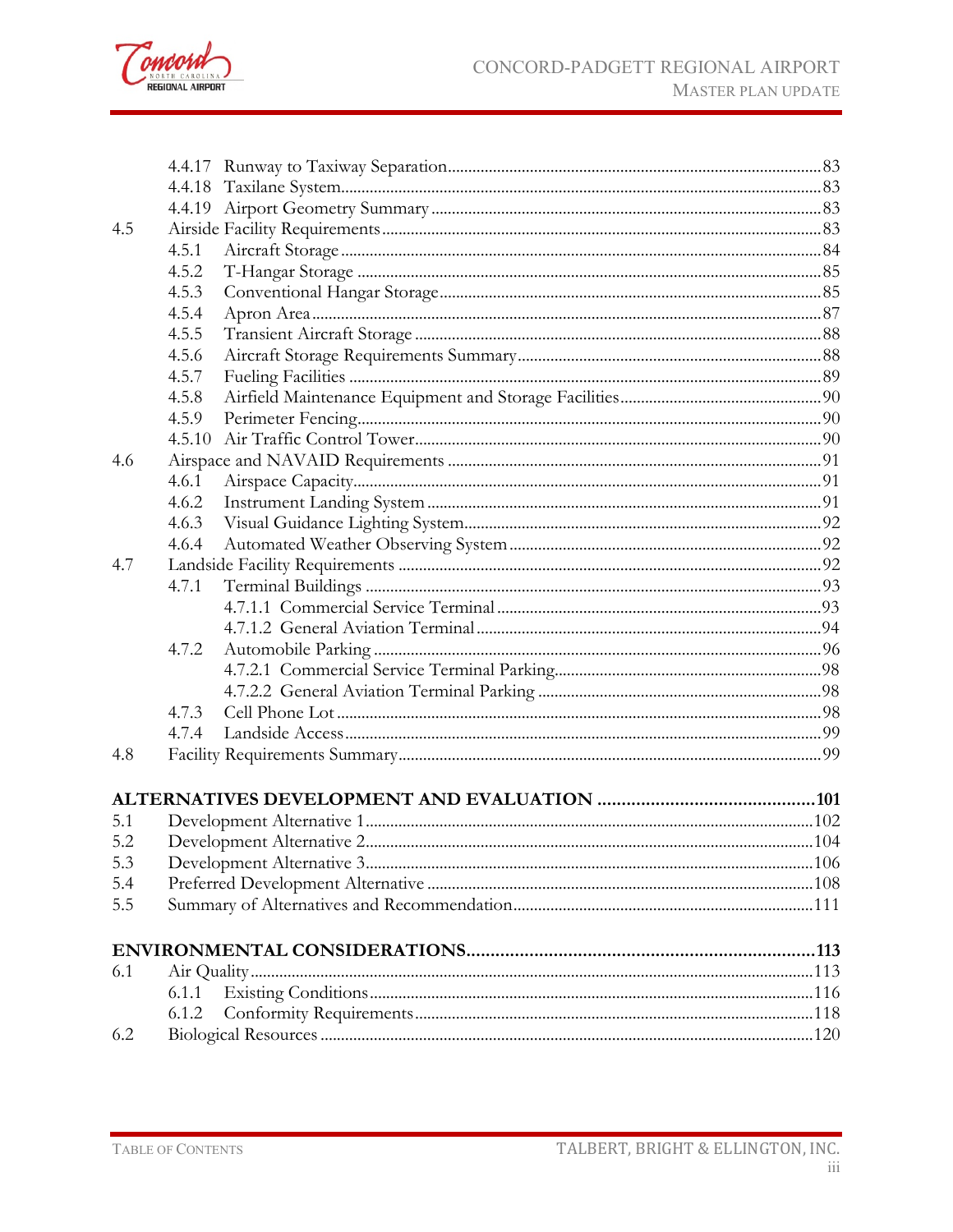

| 6.3  |                                                                                         |  |
|------|-----------------------------------------------------------------------------------------|--|
| 6.4  |                                                                                         |  |
| 6.5  |                                                                                         |  |
| 6.6  |                                                                                         |  |
| 6.7  |                                                                                         |  |
|      | 6.7.1                                                                                   |  |
|      | 6.7.2                                                                                   |  |
|      | 6.7.3                                                                                   |  |
| 6.8  |                                                                                         |  |
|      | 6.8.1                                                                                   |  |
|      | 6.8.2                                                                                   |  |
| 6.9  |                                                                                         |  |
|      | 6.9.1                                                                                   |  |
|      | 6.9.2                                                                                   |  |
|      | 6.9.3                                                                                   |  |
|      | 6.9.4                                                                                   |  |
| 6.10 |                                                                                         |  |
| 6.11 |                                                                                         |  |
|      |                                                                                         |  |
|      |                                                                                         |  |
|      |                                                                                         |  |
|      |                                                                                         |  |
| 6.12 | Socioeconomic Impacts, Environmental Justice, and Children's Health and Safety Risks149 |  |
|      |                                                                                         |  |
|      |                                                                                         |  |
|      |                                                                                         |  |
| 6.13 |                                                                                         |  |
|      |                                                                                         |  |
|      |                                                                                         |  |
| 6.14 |                                                                                         |  |
|      |                                                                                         |  |
|      |                                                                                         |  |
|      |                                                                                         |  |
|      |                                                                                         |  |
|      |                                                                                         |  |
|      | Designated Federal Wild and Scenic Rivers in North Carolina 164<br>6.14.4.1             |  |
|      | Designated State Natural and Scenic Rivers in North Carolina  164<br>6.14.4.2           |  |
| 6.15 |                                                                                         |  |
| 6.16 |                                                                                         |  |
| 6.17 |                                                                                         |  |
|      |                                                                                         |  |
|      |                                                                                         |  |
| 7.1  |                                                                                         |  |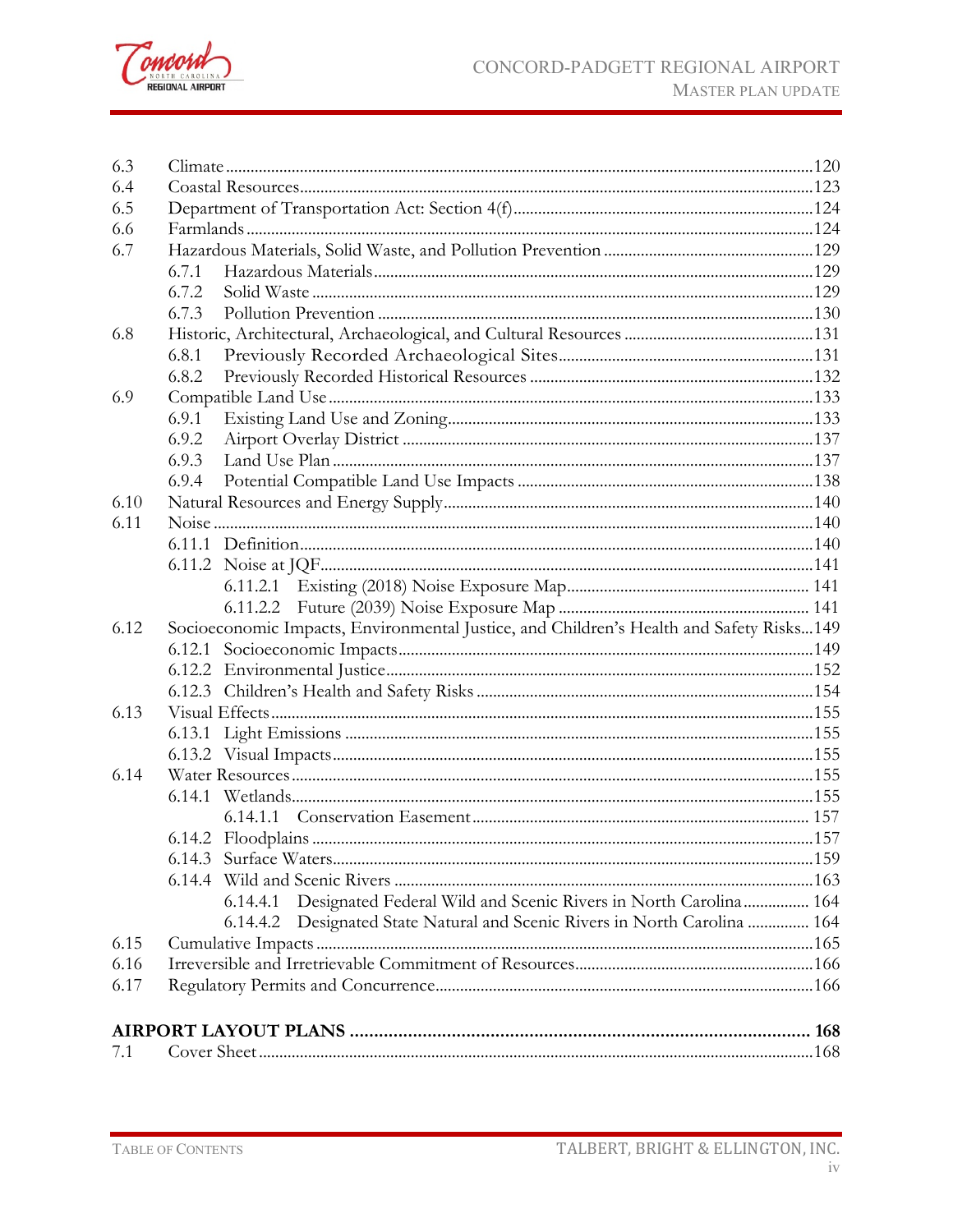

| 7.2  |                                                       |     |
|------|-------------------------------------------------------|-----|
| 7.3  |                                                       |     |
| 7.4  |                                                       |     |
| 7.5  |                                                       |     |
| 7.6  |                                                       |     |
| 6.7  |                                                       |     |
| 6.8  |                                                       |     |
| 5.9  |                                                       |     |
|      |                                                       |     |
| 8.1  |                                                       |     |
| 8.1  |                                                       |     |
|      | AIRPORT RECYCLING, REUSE, AND WASTE REDUCTION PLAN191 |     |
| 9.1  |                                                       |     |
| 9.2  |                                                       |     |
| 9.3  |                                                       |     |
| 9.4  |                                                       |     |
|      | 9.4.1                                                 |     |
|      | 9.4.2                                                 |     |
|      | 9.4.3                                                 |     |
| 9.5  |                                                       |     |
|      | 9.5.1                                                 |     |
|      | 9.5.2                                                 |     |
|      |                                                       |     |
|      |                                                       |     |
|      |                                                       |     |
|      |                                                       |     |
|      | 9.5.3                                                 |     |
|      | 9.5.4                                                 |     |
| 9.6  |                                                       |     |
|      | PUBLIC INVOLVEMENT.                                   | 203 |
| 10.1 |                                                       |     |
| 10.2 |                                                       |     |
| 10.3 |                                                       |     |
|      |                                                       |     |
|      | 10.3.1.1                                              |     |
|      | 10.3.1.2                                              | 205 |
|      | 10.3.1.3                                              | 205 |
|      | 10.3.1.4                                              |     |
|      | 10.3.1.5                                              | 206 |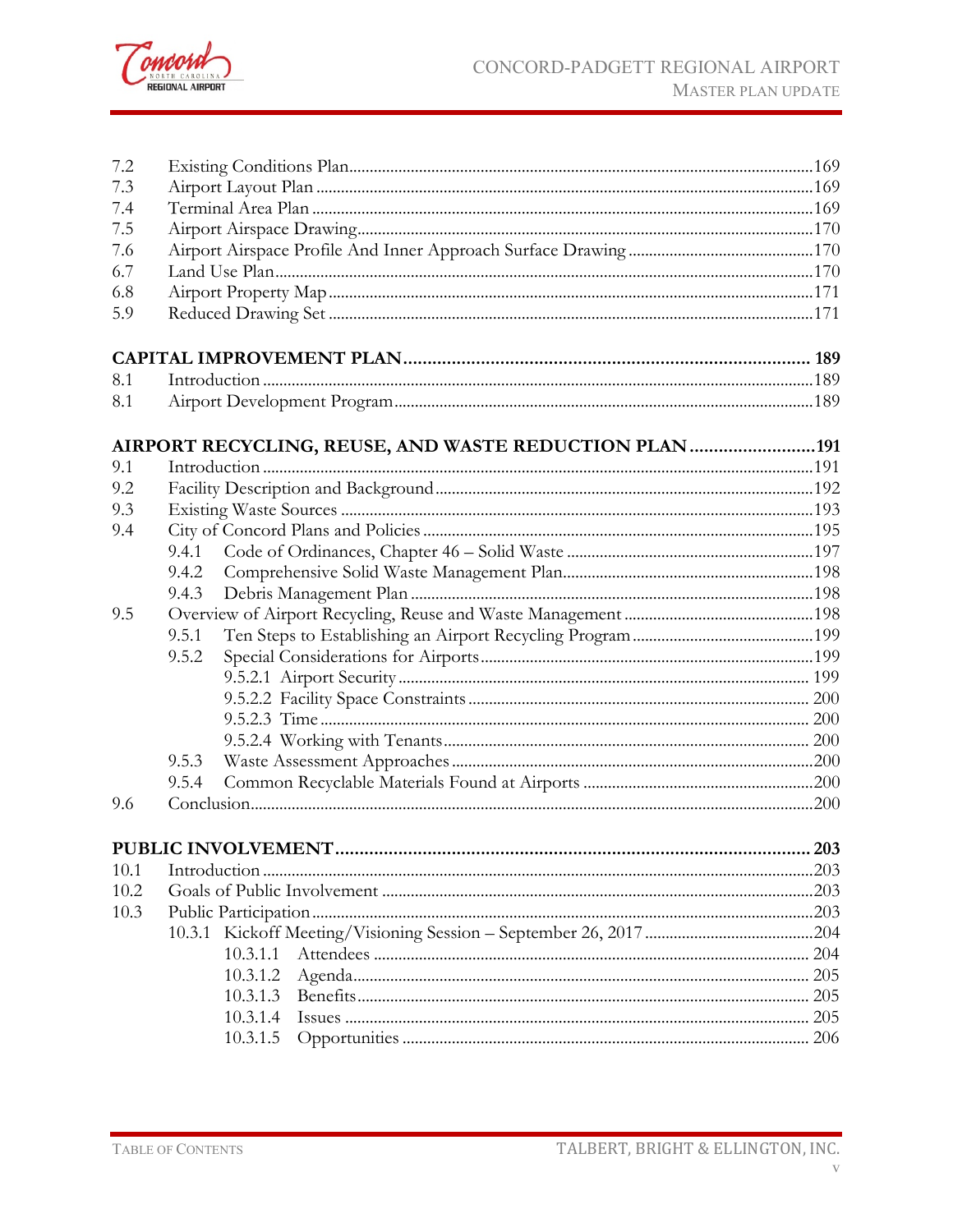

#### **APPENDICES**

| A            |  |
|--------------|--|
| B            |  |
| $\mathsf{C}$ |  |
| D            |  |
| Ε            |  |
| F            |  |
| G            |  |

#### **LIST OF TABLES**

| $E.2-1$        |                                                                              |  |
|----------------|------------------------------------------------------------------------------|--|
| $E.3-1$        |                                                                              |  |
| $E.4-1$        |                                                                              |  |
| $E.5-1$        | Preliminary Engineer's Opinion of Probable Cost, 20-Year Planning ProgramE-9 |  |
|                |                                                                              |  |
| $2.1.1 - 1$    |                                                                              |  |
| $2.1.2 - 1$    |                                                                              |  |
| $2.2.2 - 1$    |                                                                              |  |
| $2.2.3 - 1$    |                                                                              |  |
| $2.2.4 - 1$    |                                                                              |  |
| $2.2.5.5 - 1$  |                                                                              |  |
| $2.2.6 - 1$    |                                                                              |  |
| $2.2.6 - 2$    |                                                                              |  |
| $2.2.6.4-1$    |                                                                              |  |
| $2.2.6.5 - 1$  |                                                                              |  |
| $2.2.6.7 - 1$  |                                                                              |  |
| $2.2.6.10 - 1$ |                                                                              |  |
|                |                                                                              |  |
| $3.1 - 1$      |                                                                              |  |
| $3.2 - 1$      |                                                                              |  |
| $3.2 - 2$      |                                                                              |  |
|                |                                                                              |  |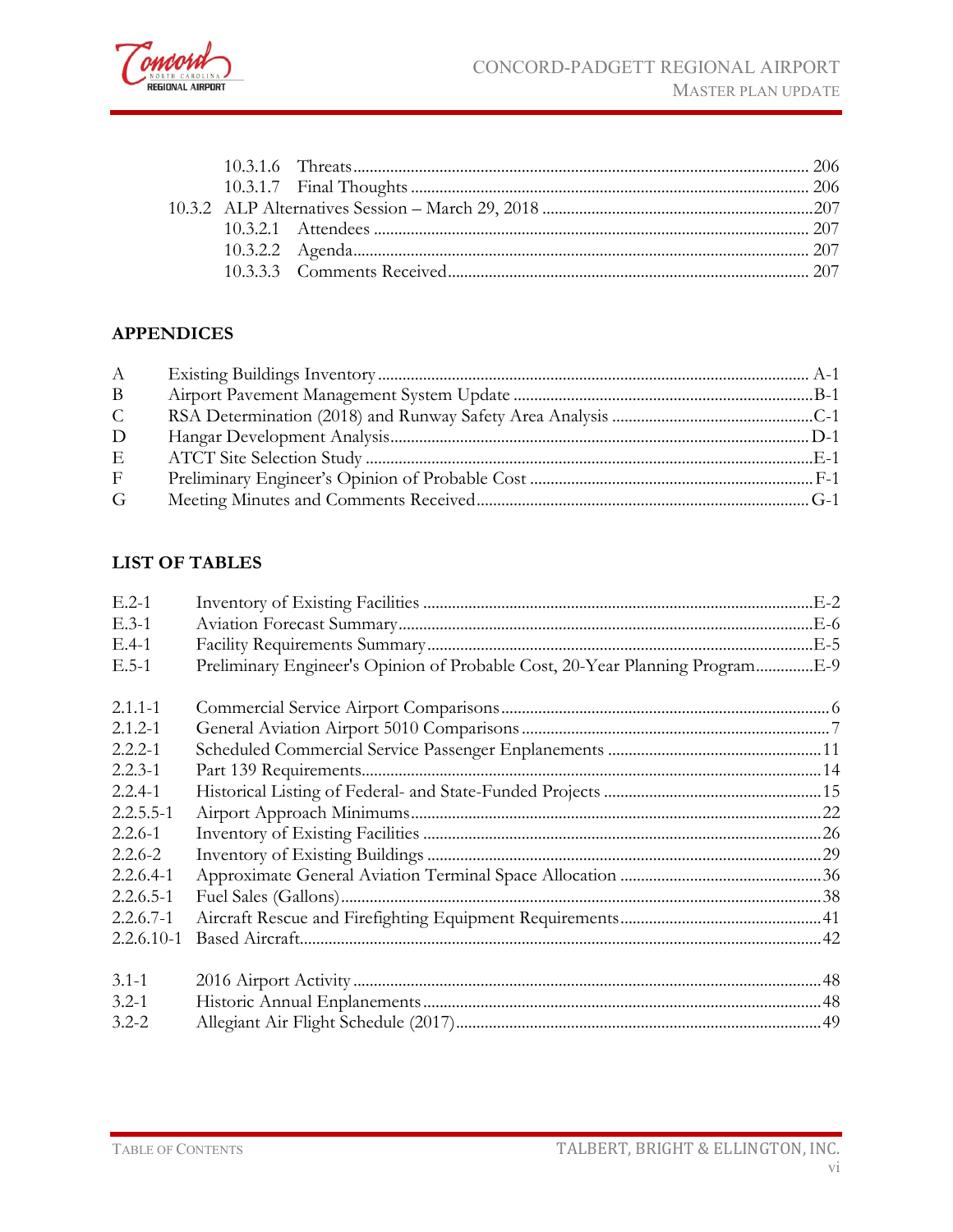

| $3.3 - 1$     |                                                                            |  |
|---------------|----------------------------------------------------------------------------|--|
| $3.3 - 2$     |                                                                            |  |
| $3.4 - 1$     |                                                                            |  |
| $3.4.1 - 1$   |                                                                            |  |
| $3.4.1 - 2$   |                                                                            |  |
| $3.4.2 - 1$   |                                                                            |  |
| $3.4.2 - 2$   |                                                                            |  |
| $3.5 - 1$     |                                                                            |  |
| $3.5 - 2$     |                                                                            |  |
| $3.6 - 1$     |                                                                            |  |
| $3.6 - 2$     |                                                                            |  |
| $3.7 - 1$     |                                                                            |  |
| $3.8 - 1$     |                                                                            |  |
| $4.1 - 1$     |                                                                            |  |
| $4.1 - 2$     |                                                                            |  |
| $4.3 - 1$     |                                                                            |  |
| $4.3 - 2$     |                                                                            |  |
| $4.3 - 3$     |                                                                            |  |
| $4.3 - 4$     |                                                                            |  |
| $4.3 - 5$     |                                                                            |  |
| $4.4.1 - 1$   |                                                                            |  |
| $4.4.2 - 1$   |                                                                            |  |
| $4.4.2 - 2$   |                                                                            |  |
| $4.4.6 - 1$   |                                                                            |  |
| $4.4.7 - 1$   |                                                                            |  |
| $4.4.7 - 2$   |                                                                            |  |
| $4.4.9 - 1$   |                                                                            |  |
| 4.4.19-1      |                                                                            |  |
| $4.5.1 - 1$   |                                                                            |  |
| $4.5.2 - 1$   |                                                                            |  |
| $4.5.3 - 1$   |                                                                            |  |
| $4.5.3 - 2$   | Conventional Hangar Storage Requirements by Total Size (Square Feet) 86    |  |
| $4.5.4-1$     | Based Aircraft Apron Area Requirements by Total Size (Square Yards) 87     |  |
| $4.5.5 - 1$   |                                                                            |  |
| $4.5.6 - 1$   |                                                                            |  |
| $4.5.7 - 1$   |                                                                            |  |
| $4.7.1.1 - 1$ |                                                                            |  |
| $4.7.1.1 - 2$ | Existing/Proposed Commercial Service Terminal Building Space Utilization95 |  |
| $4.7.1.2 - 1$ | Existing/Proposed General Aviation Terminal Building Space Utilization 97  |  |
| $4.8 - 1$     |                                                                            |  |
| $5.2 - 1$     |                                                                            |  |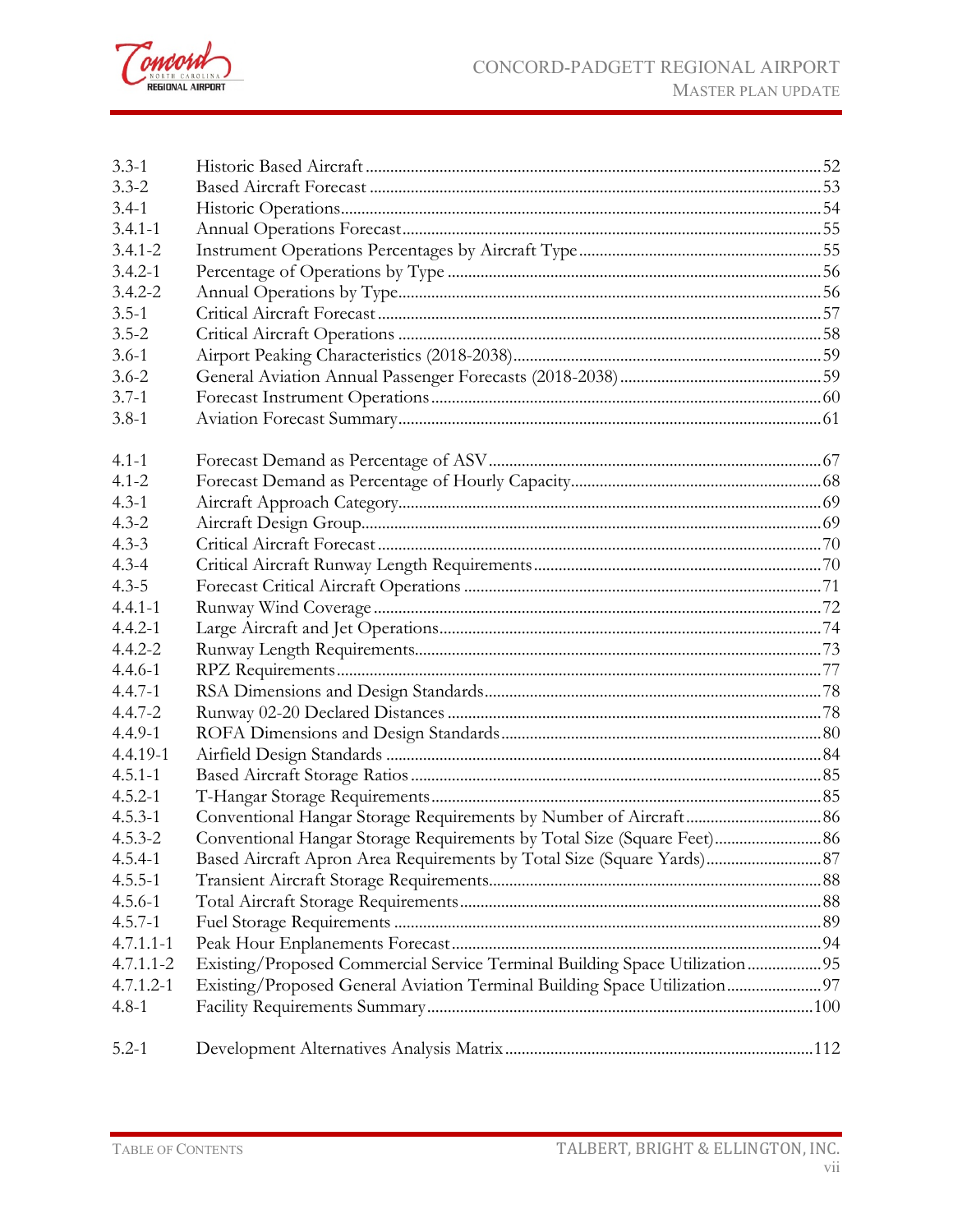

| $6.1 - 1$      |                                                                              |  |
|----------------|------------------------------------------------------------------------------|--|
| $6.1.1 - 1$    |                                                                              |  |
| $6.1.1 - 2$    |                                                                              |  |
| $6.1.1 - 3$    |                                                                              |  |
| $6.1.1 - 4$    |                                                                              |  |
| $6.2 - 1$      |                                                                              |  |
| $6.6 - 1$      |                                                                              |  |
| $6.8.1 - 1$    |                                                                              |  |
| $6.9.4 - 1$    |                                                                              |  |
| $6.11.2.2 - 1$ |                                                                              |  |
| $6.11.2.2 - 2$ |                                                                              |  |
| $6.11.2.2 - 3$ |                                                                              |  |
| $6.12.1 - 1$   |                                                                              |  |
| $6.12.1 - 2$   |                                                                              |  |
| $6.12.1 - 3$   |                                                                              |  |
| $6.12.2 - 1$   |                                                                              |  |
| $6.12.2 - 2$   |                                                                              |  |
| $6.12.2 - 3$   |                                                                              |  |
| $6.14.3 - 1$   |                                                                              |  |
| $8.1 - 1$      | Preliminary Engineer's Opinion of Probable Cost, 20-Year Planning Program190 |  |
| $9.3 - 1$      |                                                                              |  |
| $9.5.3 - 1$    |                                                                              |  |
| $9.5.4 - 1$    |                                                                              |  |

#### **LIST OF FIGURES**

| $2.1.1 - 1$ |  |
|-------------|--|
| $2.2.1 - 1$ |  |
| $2.2.5 - 1$ |  |
|             |  |
|             |  |
|             |  |
|             |  |
|             |  |
| 2.2.6.2-1   |  |
|             |  |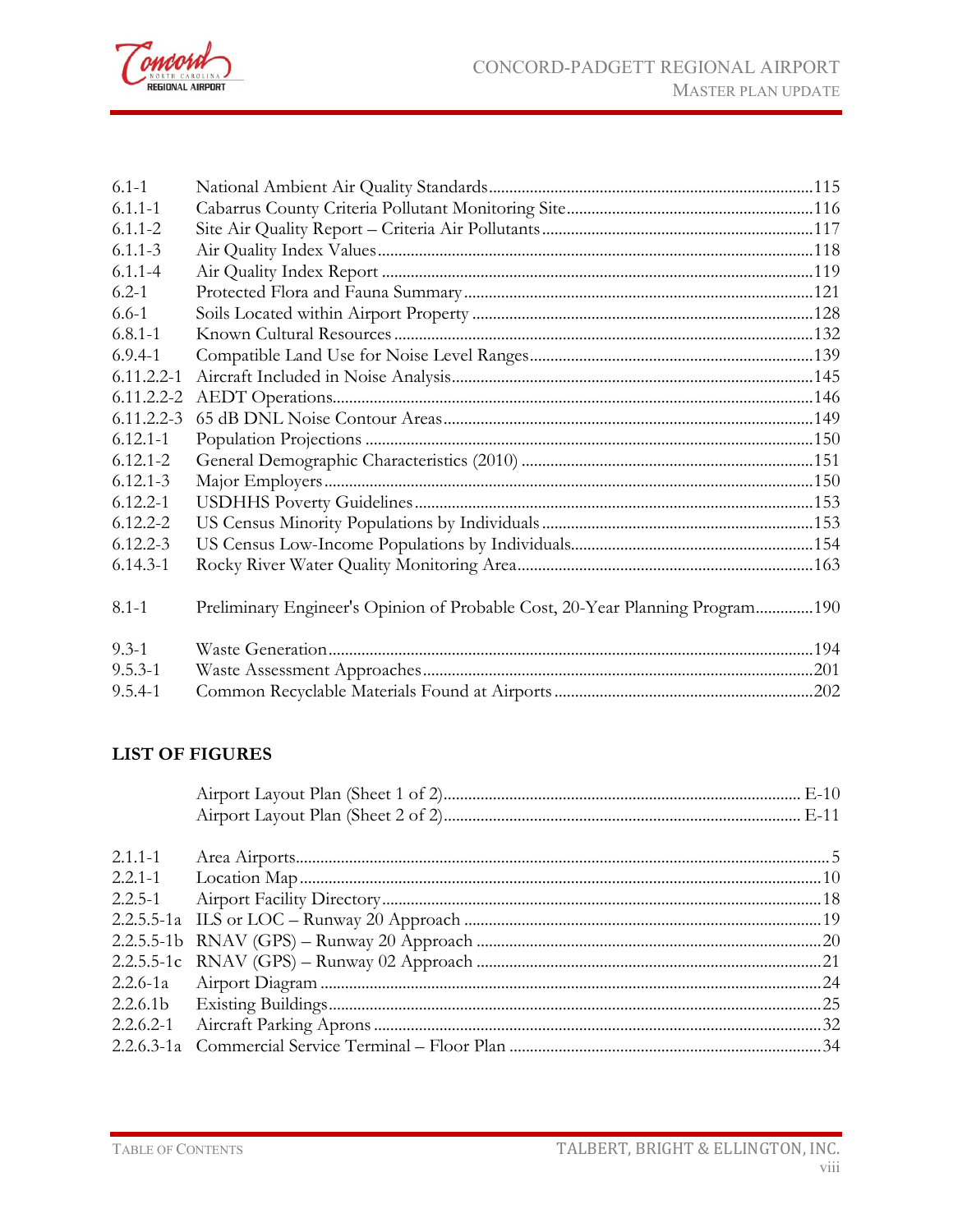

| $2.2.6.3 - 1b$ |  |
|----------------|--|
| $2.2.6.4-1$    |  |
| $2.2.6.6 - 1$  |  |
| $3.2 - 1$      |  |
| $3.8 - 1$      |  |
| $3.8 - 2$      |  |
| $3.8 - 3$      |  |
| $5.1 - 1$      |  |
| $5.2 - 1$      |  |
| $5.3 - 1$      |  |
| $5.4 - 1$      |  |
| $6.6 - 1$      |  |
| $6.9.1 - 1$    |  |
| $6.9.1 - 2$    |  |
| $6.11.1 - 1$   |  |
| $6.11.2.1 - 1$ |  |
| $6.11.2.2 - 1$ |  |
| $6.14.1.1 - 1$ |  |
| $6.14.2 - 1$   |  |
| $6.14.3 - 1$   |  |
| Sheet 0        |  |
| Sheet 1        |  |
| Sheet 2        |  |
| Sheet 3        |  |
| Sheet 4        |  |
| Sheet 5        |  |
| Sheet 6        |  |
| Sheet 7        |  |
| Sheet 8        |  |
| Sheet 9        |  |
| Sheet 10       |  |
| Sheet 11       |  |
| Sheet 12       |  |
| Sheet 13       |  |
| Sheet 14       |  |
| Sheet 15       |  |
| Sheet 16       |  |
| $9.3 - 1$      |  |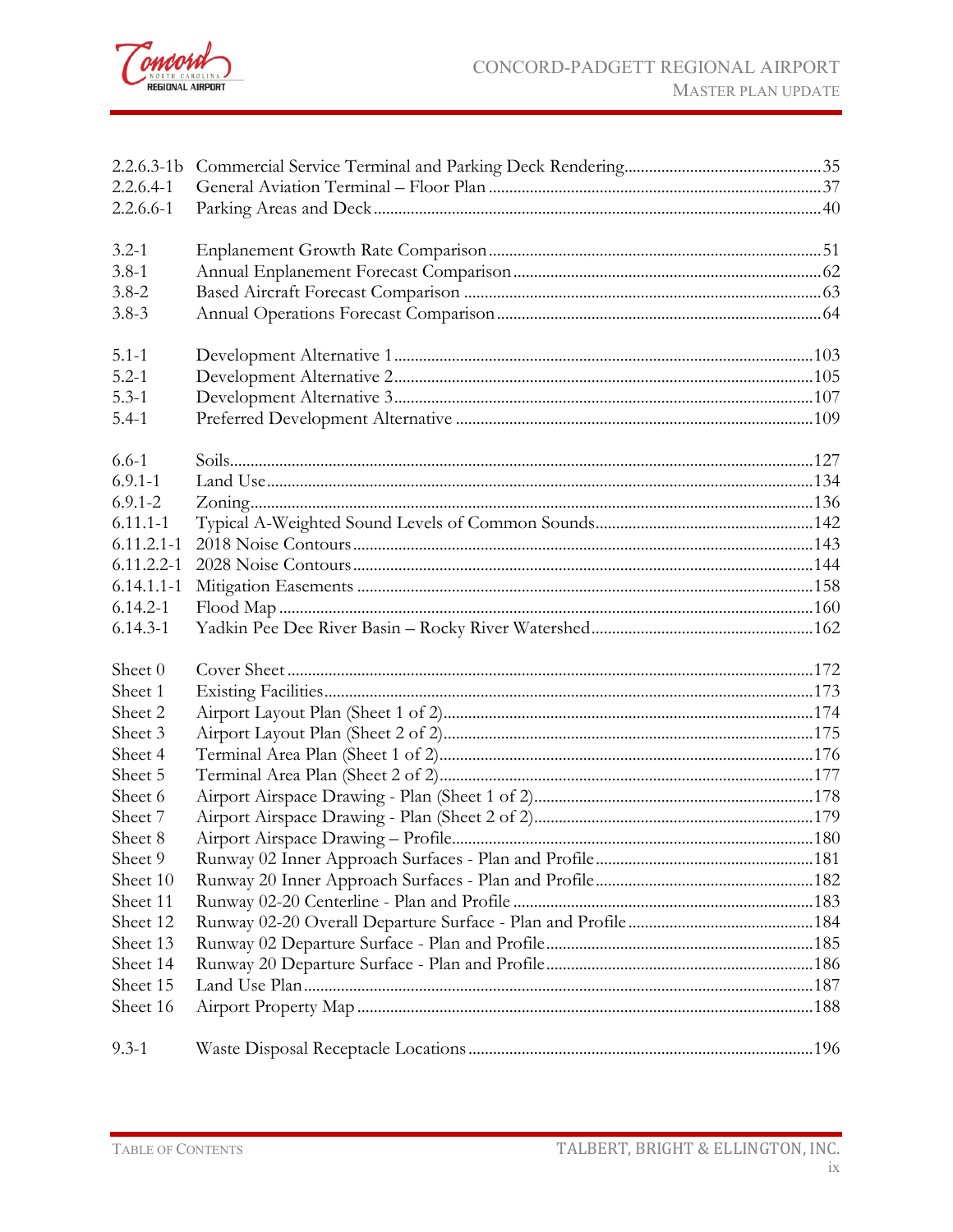

#### **ACRONYMS AND ABBREVIATIONS**

| o            | Degree                                             |
|--------------|----------------------------------------------------|
| S            | Subsection                                         |
| $\mu$ g      | Micrograms                                         |
| 737800       | 143 to 160 Seat Twin-Engine Turbine                |
| A            | Airbus                                             |
| A320         | 143 to 160 Seat Twin-Engine Turbine                |
| AaB          | Altavista Sandy Loam                               |
| AAY          | Allegiant Travel Company                           |
| <b>ACCRI</b> | <b>Aviation Climate Change Research Initiative</b> |
| ACRP         | Airport Cooperative Research Program               |
| AEC          | Area of Environmental Concern                      |
| <b>AEDT</b>  | Aviation Environmental Design Tool                 |
| AFD          | Airport/Facility Directory                         |
| AFFF         | Aqueous Film Forming Foam                          |
| AFP          | Anson County Airport                               |
| AGL          | Above Ground Level                                 |
| AIP          | Airport Improvement Program                        |
| AKH          | Gastonia Municipal Airport                         |
| ALP          | Airport Layout Plan                                |
| <b>AMSL</b>  | Above Mean Sea Level                               |
| AOC          | <b>Airport Operating Certificated</b>              |
| <b>AOD</b>   | <b>Airport Overlay District</b>                    |
| APM          | Aircraft Planning Manual                           |
| AQI          | Air Quality Index                                  |
| <b>ARC</b>   | Airport Reference Code                             |
| ARFF         | Aircraft Rescue and Firefighting                   |
| ARP          | Airport Reference Point                            |
| <b>AST</b>   | Aboveground Storage Tank                           |
| ASTM         | American Society of Testing and Materials          |
| ASV          | <b>Annual Service Volume</b>                       |
| ATC          | Air Traffic Control                                |
| <b>ATCT</b>  | Air Traffic Control Tower                          |
| ATV          | All-Terrain Vehicle                                |
| <b>AWOS</b>  | Automated Weather Observing System                 |
| <b>B206L</b> | 4 to 6 Seat Turbine Helicopter                     |
| BEC58P       | 6 to 8 Seat Variable-Speed Propeller               |
| <b>BGEPA</b> | Bald and Golden Eagle Protection Act               |
| <b>BRL</b>   | <b>Building Restriction Line</b>                   |
| C&D          | Construction and Demolition                        |
| $C-2$        | General Commercial                                 |
| <b>CAMA</b>  | North Carolina Coastal Area Management Act         |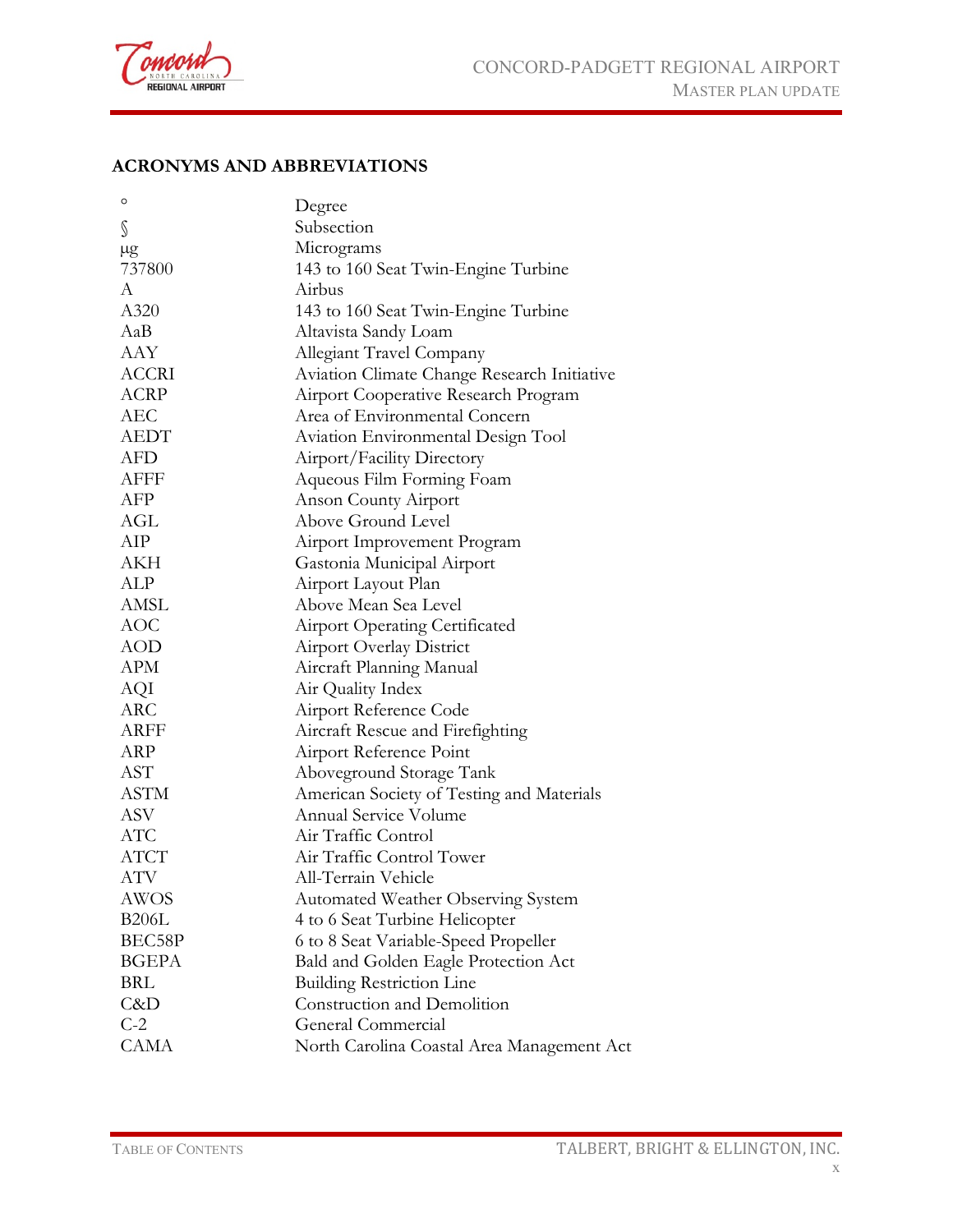

| <b>CBRA</b>      | Coastal Barrier Resource Act                                     |
|------------------|------------------------------------------------------------------|
| CcB2             | Cecil Sandy Clay Loam                                            |
| CcD2             | Cecil Sandy Clay Loam                                            |
| <b>CERCLA</b>    | Comprehensive Environmental Response, Compensation and Liability |
|                  | Act                                                              |
| <b>CFC</b>       | Chlorofluorocarbon                                               |
| <b>CFR</b>       | Code of Federal Regulations                                      |
| CH <sub>4</sub>  | Methane                                                          |
| ChA              | Chewacla Sandy Loam                                              |
| CL               | Centerline                                                       |
| CL600            | 8 to 19 Seat Twin-Engine Turbine                                 |
| <b>CLT</b>       | Charlotte-Douglas International Airport                          |
| CNA55B           | 8 to 19 Seat Twin-Engine Turbine                                 |
| CO               | Carbon Monoxide                                                  |
| CO <sub>2</sub>  | Carbon Dioxide                                                   |
| CoB              | Coronaca Clay Loam                                               |
| COC              | Carbon Offset Credit                                             |
| CoD              | Coronaca Clay Loam                                               |
| <b>CRC</b>       | Carbon Reduction Credit                                          |
| <b>CTAF</b>      | Common Traffic Advisory Frequency                                |
| CuB2             | Cullen Clay Loam                                                 |
| CuD2             | Cullen Clay Loam                                                 |
| DA               | Decision Altitude                                                |
| dB               | Decibel                                                          |
| $dB - A$         | A-Weighted Sound Level                                           |
| DBH              | Diameter at Breast Height                                        |
| DHC <sub>6</sub> | 4 to 8 Seat Turbine Propeller                                    |
| DME              | Distance Measuring Equipment                                     |
| DMP              | Debris Management Plan                                           |
| DNL              | Day-Night Average Sound Level                                    |
| Е                | Endangered                                                       |
| <b>EMAS</b>      | <b>Engineered Materials Arresting System</b>                     |
| EnB              | Enon Sandy Loam                                                  |
| EnD              | Enon Sandy Loam                                                  |
| EQY              | Charlotte-Monroe Executive Airport                               |
| ESA              | <b>Environmental Site Assessment</b>                             |
| EXX              | Davidson County Airport                                          |
| <b>FAA</b>       | Federal Aviation Administration                                  |
| FAC              | Facultative                                                      |
| <b>FACW</b>      | Facultative Wetland                                              |
| FAR              | Federal Aviation Regulation                                      |
| <b>FBO</b>       | <b>Fixed Base Operator</b>                                       |
| <b>FEMA</b>      | Federal Emergency Management Agency                              |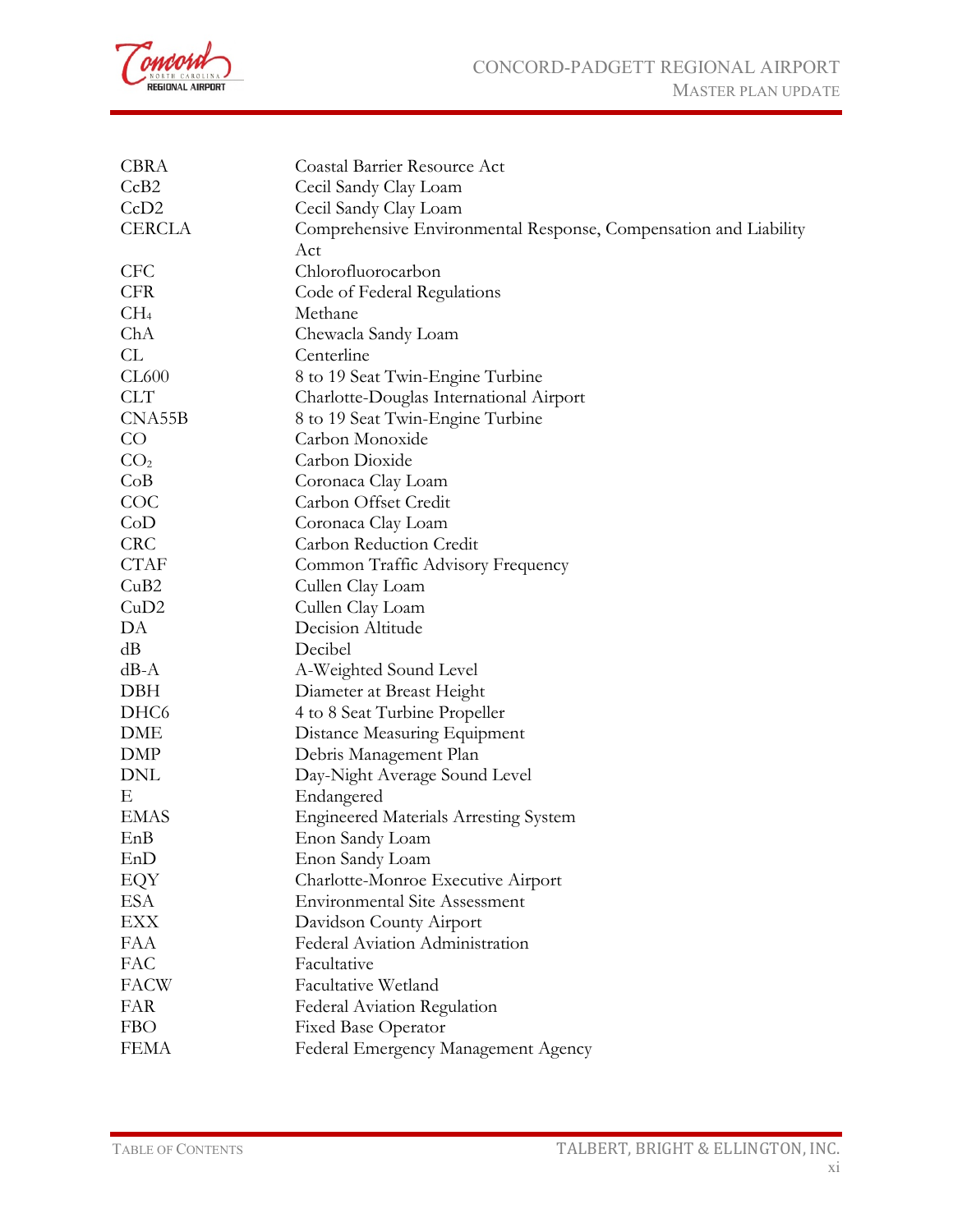

| FL             | Florida                                         |
|----------------|-------------------------------------------------|
| <b>FLL</b>     | Fort Lauderdale/Hollywood International Airport |
| <b>FMRA</b>    | FAA Modernization and Reform Act                |
| FOD            | Foreign Object Debris                           |
| <b>FPPA</b>    | Farmland Protection Policy Act                  |
| <b>FSC</b>     | Federal Species of Concern                      |
| FW             | Fresh Water                                     |
| GA             | General Aviation                                |
| <b>GASEPF</b>  | 2 to 4 Seat Fixed and Variable-Speed Propeller  |
| <b>GASEPV</b>  | 2 to 4 Seat Fixed and Variable-Speed Propeller  |
| <b>GHG</b>     | Greenhouse Gas                                  |
| <b>GND CON</b> | Ground Communication                            |
| <b>GPS</b>     | Global Positioning System                       |
| GSO            | Piedmont Triad International Airport            |
| $H_2O$         | Water Vapor                                     |
| <b>HAP</b>     | Hazardous Air Pollutants                        |
| <b>HBI</b>     | Asheboro Regional Airport                       |
| <b>HCFC</b>    | Hydrochlorofluorocarbon                         |
| <b>HIRL</b>    | High Intensity Runway Lights                    |
| HUC            | Hydrologic Unit Code                            |
| Hz             | Hertz                                           |
| $\mathbf{I}$   | Interstate                                      |
| $I-1$          | Light Industrial                                |
| $I-1-CD$       | Light Industrial                                |
| $I-1-CU$       | Light Industrial                                |
| $I-2$          | General Industrial                              |
| $I-2-CD$       | General Industrial                              |
| IFR            | <b>Instrument Flight Rules</b>                  |
| ШS             | <b>Instrument Landing System</b>                |
| <b>IPCC</b>    | Intergovernmental Panel on Climate Change       |
| IPJ            | Lincolnton-Lincoln County Regional Airport      |
| <b>ISO</b>     | <b>International Standard Observation</b>       |
| JQF            | Concord-Padgett Regional Airport                |
| <b>KIAS</b>    | Knots Indicated Air Speed                       |
| LA             | Louisiana                                       |
| <b>LDR</b>     | Low Density Residential                         |
| LED            | <b>Light Emitting Diode</b>                     |
| <b>LEED</b>    | Leadership in Energy and Environmental Design   |
| <b>LNAV</b>    | Lateral Navigation                              |
| <b>LOC</b>     | Localizer                                       |
| <b>LPV</b>     | Localizer Performance with Vertical Guidance    |
| m <sup>3</sup> | Cubic Meter                                     |
| <b>MALSR</b>   | Runway Alignment Indicator Lights               |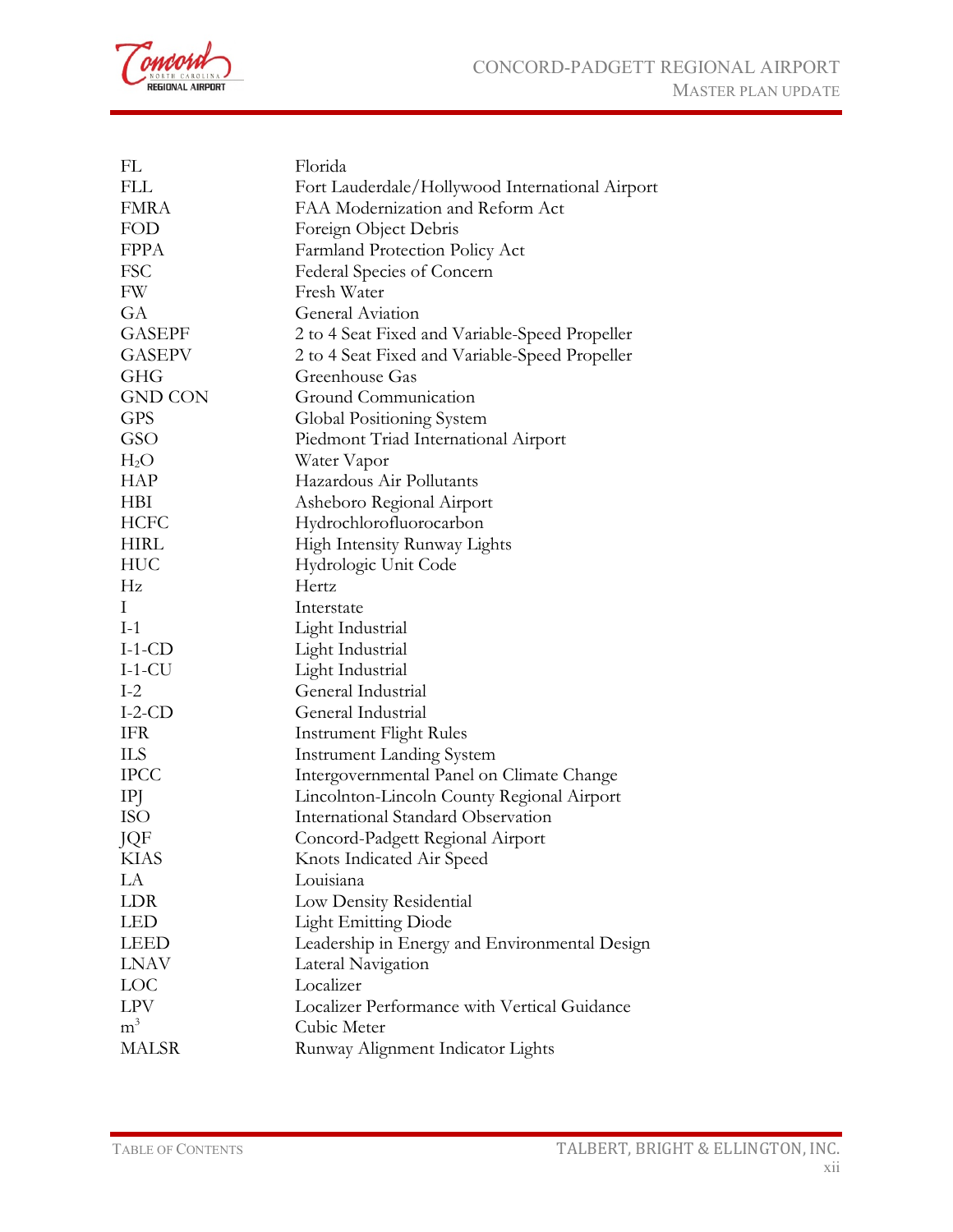

| MD              | McDonnell Douglas                                                       |
|-----------------|-------------------------------------------------------------------------|
| MD80            | 143 To 160 Seat Twin-Engine Turbine                                     |
| <b>MDA</b>      | Minimum Decent Altitude                                                 |
| MeD             | Mecklenburg Loam                                                        |
| <b>MEP</b>      | Multi-Engine Piston                                                     |
| mg              | Milligrams                                                              |
| MITL            | Medium Intensity Taxiway Light                                          |
| <b>MSA</b>      | Metropolitan Statistical Area                                           |
| <b>MSY</b>      | Louis Armstrong New Orleans International Airport                       |
| N               | No                                                                      |
| $N_2O$          | Nitrous Oxide                                                           |
| <b>NAAQS</b>    | National Ambient Air Quality Standards                                  |
| <b>NASA</b>     | National Aeronautics and Space Administration                           |
| N <sub>C</sub>  | North Carolina                                                          |
| <b>NCDEQ</b>    | North Carolina Department of Environmental Quality                      |
| NCDEQ-DAQ       | North Carolina Department of Environmental Quality, Division of Air     |
|                 | Quality                                                                 |
| NCDEQ-DCM       | North Carolina Department of Environmental Quality, Division of Coastal |
|                 | Management                                                              |
| NCDEQ-DWQ       | North Carolina Department of Environmental Quality, Division of Water   |
|                 | Quality                                                                 |
| NCDOT-DOA       | North Carolina Department of Transportation - Division of Aviation      |
| <b>NCE</b>      | No Criteria Exceeded                                                    |
| <b>NCNHP</b>    | North Carolina Natural Heritage Program                                 |
| <b>NCSHPO</b>   | North Carolina State Historic Preservation Office                       |
| <b>NEM</b>      | Noise Exposure Map                                                      |
| NH <sub>3</sub> | Ammonia                                                                 |
| <b>NLR</b>      | Noise Reduction Level                                                   |
| <b>NMFS</b>     | National Marine Fisheries Service                                       |
| NO <sub>2</sub> | Nitrogen Dioxide                                                        |
| NO <sub>x</sub> | Nitrogen Oxide                                                          |
| <b>NPDES</b>    | National Pollutant Discharge Elimination System                         |
| <b>NPIAS</b>    | National Plan of Integrated Airport Systems                             |
| <b>NRCS</b>     | <b>Natural Resources Conservation Service</b>                           |
| <b>NRHP</b>     | National Register of Historic Places                                    |
| $O_3$           | Ozone                                                                   |
| OBL             | Obligate                                                                |
| <b>OFA</b>      | Object Free Area                                                        |
| OFZ             | <b>Obstacle Free Zone</b>                                               |
| PaF             | Pacolet Sandy Loam                                                      |
| PAPI            | Precision Approach Path Indicator                                       |
| <b>PARTNER</b>  | Partnership for AiR Transportation Noise and Emissions Reduction        |
| pax             | Passenger                                                               |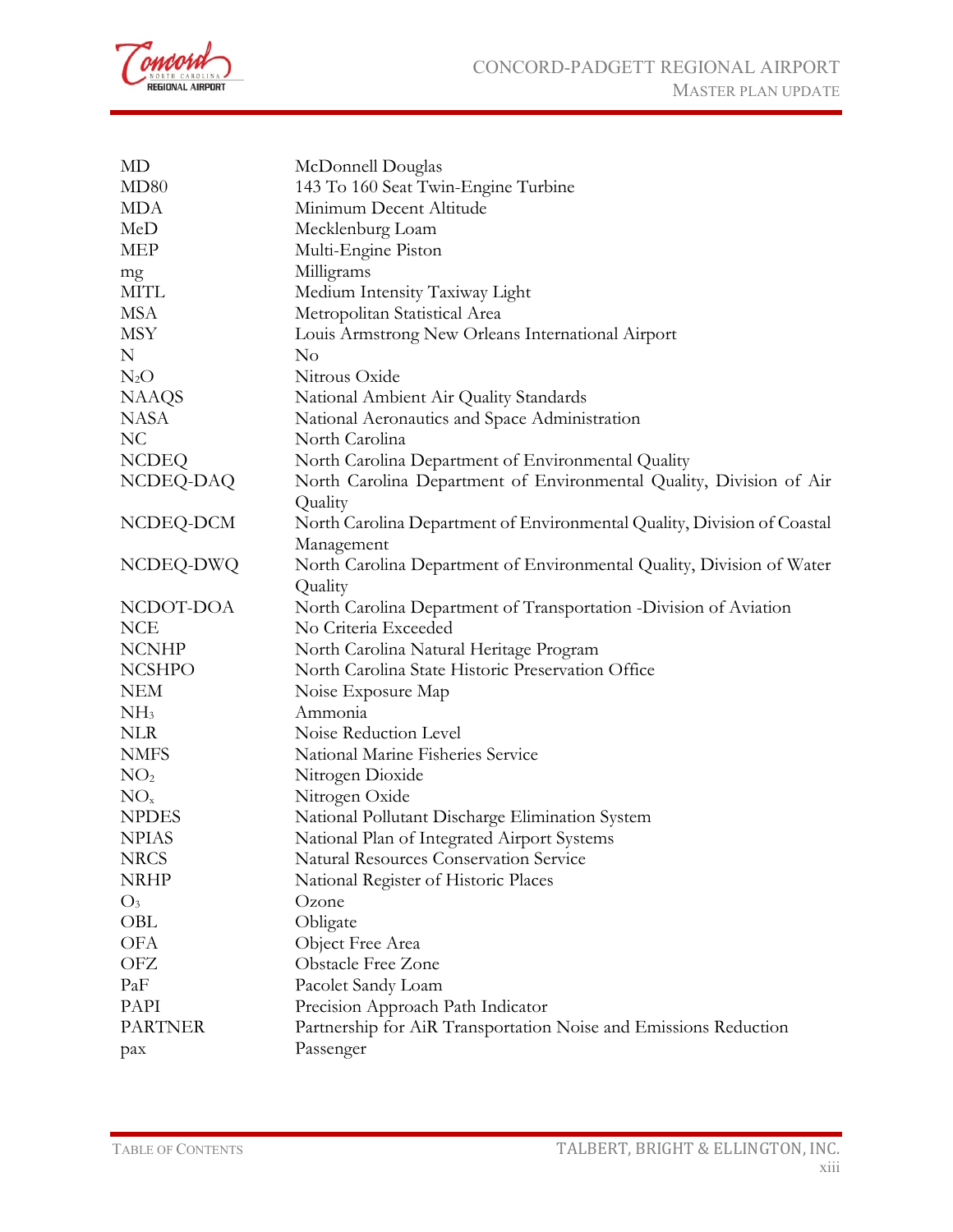oncord NORTH CAROLINA

| P <sub>b</sub>  | Lead                                               |
|-----------------|----------------------------------------------------|
| PCB             | Polychlorinated Biphenyls                          |
| PCI             | Pavement Condition Index                           |
| PDG             | Punta Gorda Airport                                |
| PIE             | St. Petersburg-Clearwater International Airport    |
| PL              | Public Law                                         |
| PM              | Particulate Matter                                 |
| PoB             | Poindexter Loam                                    |
| PoD             | Poindexter Loam                                    |
| PoF             | Poindexter Loam                                    |
| POFZ            | Precision Obstacle Free Zone                       |
| POI             | Parameter of Interest                              |
| ppb             | Parts per Billion                                  |
| pph             | Peak Passenger Hour                                |
| ppm             | Parts per Million                                  |
| <b>RDC</b>      | Runway Design Code                                 |
| <b>REC</b>      | Recognized Environmental Condition                 |
| REIL            | Runway End Identifier Lights                       |
| RGL             | <b>Regulatory Guidance Letter</b>                  |
| <b>RNAV</b>     | Area Navigation                                    |
| <b>ROFA</b>     | Runway Object Free Area                            |
| <b>ROFZ</b>     | Runway Obstacle Free Zone                          |
| RPZ             | Runway Protection Zone                             |
| <b>RSA</b>      | Runway Safety Area                                 |
| <b>RUQ</b>      | Rowan County Airport                               |
| <b>RVR</b>      | Runway Visual Range                                |
| RWY             | Runway                                             |
| S.              | Straight-In                                        |
| SEP             | Single-Engine Piston                               |
| SF <sub>6</sub> | Sulfur Hexafluoride                                |
| SFB             | Orlando Sanford International Airport              |
| SIDA            | Security Identification Display Area               |
| SIP             | State Implementation Plan                          |
| SO <sub>2</sub> | Sulfur Dioxide                                     |
| $SO_{x}$        | Sulfur Oxide                                       |
| <b>SPCC</b>     | Spill Prevention, Control and Countermeasures Plan |
| SPL             | Sound Pressure Level                               |
| SV              | Standards Violation                                |
| SVH             | Statesville Regional Airport                       |
| <b>SWANCC</b>   | Solid Waste Agency of Northern Cook County         |
| T               | Threatened                                         |
| <b>TAF</b>      | Terminal Area Forecast                             |
| <b>TAP</b>      | Terminal Area Plan                                 |